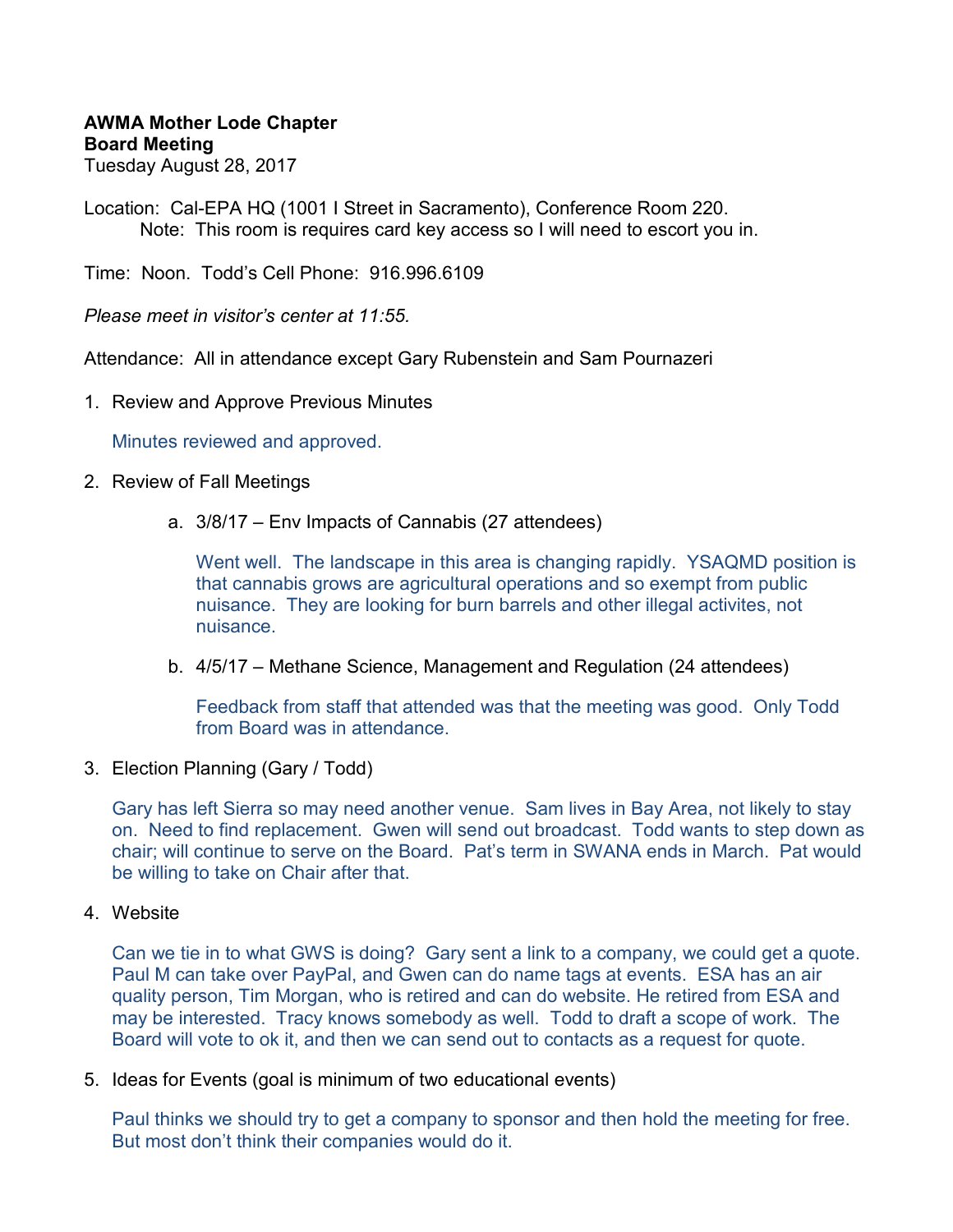Who can host meetings? Sac state could host (Jeff Foran). Christine Flowers at Sac State might be interested, she works on sustainability issues and might be willing to serve on the Board. Todd can host meetings at Depot. YSAQMD can host at their facility as well. RCH group can host – seats 20-25. Office is on Zinfandel and 50. Parking is free.

We used to be \$25 per meeting and discount for members. Free meetings the attendance jumped way up. Need to find ways to engage though because attendance generally consistent with same members and same non-members.

### *Please come with several ideas for discussion*

Tracy Harper could talk about Textiles. She works on a program called SMART (secondary materials and recycling textiles). SF just rolled out a program this month. Can take holey socks and textiles. Put them in a bag in blue bin. Turns them into rags and stuffing. Bryan collects these at his facility. Tracey Harper will organize this event in October. She will talk to Christine at Sac State about potentially hosting.

AB617 is a good topic that isn't ripe yet. Check again in the Spring.

The topic of low cost monitoring and personal monitoring may make a good topic. South Coast is doing personal monitoring, and ARB MLD is looking at its role given low cost sensors and community monitoring efforts. South Coast and CAPCOA are doing a conference in Diamond Bar this fall. We may be able to convince a couple of speakers to reprise portions of their presentation here in northern California. This may be ripe for January or February next year.

Jorn Herner at ARB RD had mentioned he might be willing to present on Aliso Canyon. Todd will ask him if he is interested, and if so see if the presentation can be done in September.

A&WMA has been working with EPA nationally on updating its NSR manual, and will be doing a webinar. We think there will be an opportunity to broadcast the webinar at ARB Depot Park. Pat will look into the idea and schedule for the fall.

Odor associated with composting and organic operations remains a real mess, and would be a good topic to discuss. However it is not clear what anybody would say at this point since different districts are taking different approaches, and there is no consensus on how to address the issue.

CalRecycle is getting an update from UC Berkeley researchers on GHG emissions from compost. They've been working with ARB, and there will be a discussion about it at the upcoming CAPCOA engineering managers meeting. Chuck Schmidt would be a good speakers, especially in the context of methane and VOC flux from compost. Somebody else could talk about permitting and permit compliance with conditions.

With CARB moving forward on revisions to PERP and the associated ATCM, the Spring would be a good time for an update on what the rules mean.